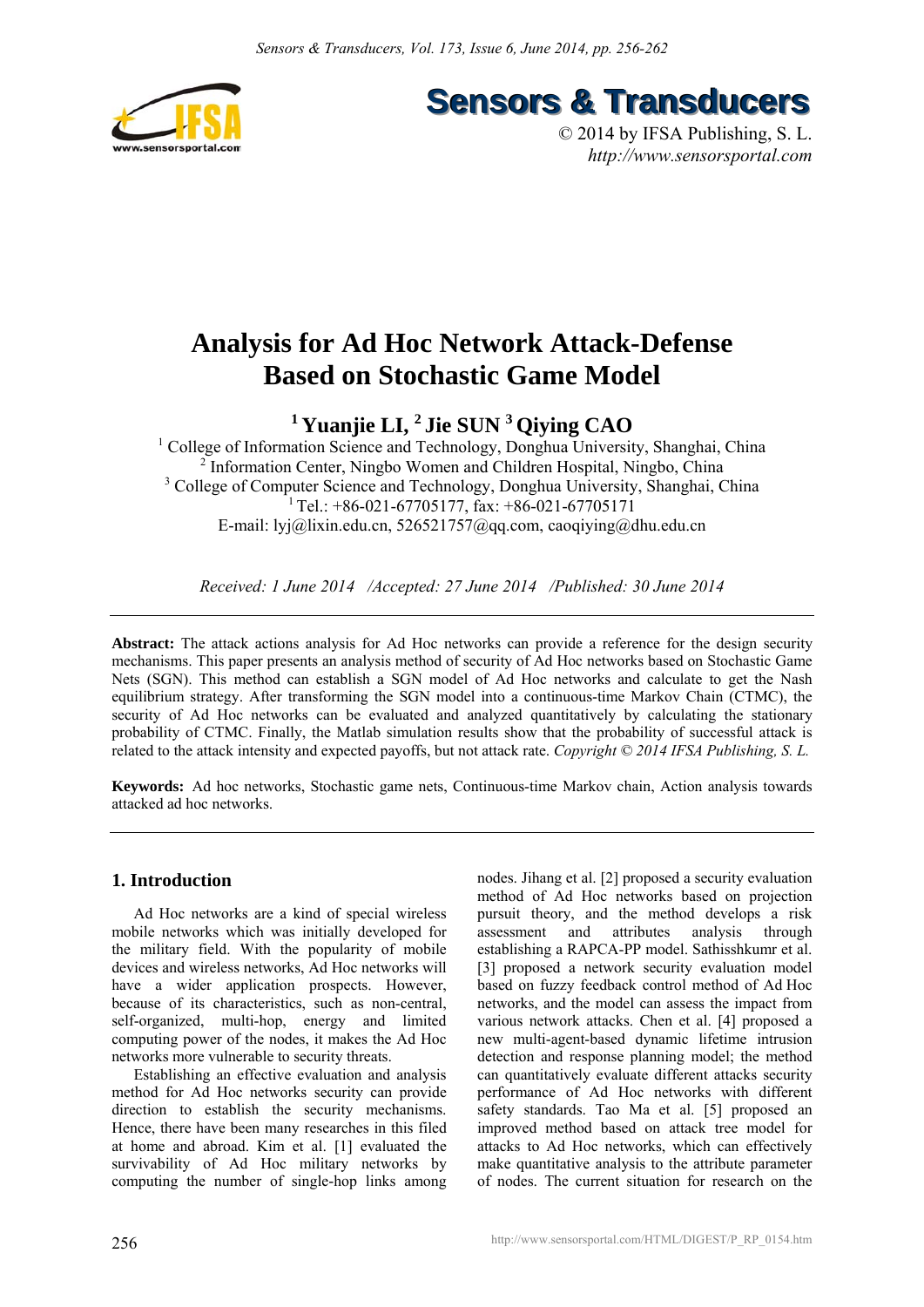stochastic model method is as follows. Madan etc. [6, 7] built a model of intrusion tolerance system by semi-Markov process model, and obtained the stationary probability by solving and calculating other relevant safety indexes. Singh et al. [8] analyzed and verified the safety performance of intrusion tolerance mechanisms using the random activity network, and built a model of the effects on the system and system intrusion tolerance mechanism to attackers. On the basis of that, it further solved the safety performance indicators. Dacier et al. [9] analyzed network security using the stochastic Petri nets, and turned the atomic attacks in the special weight graph into the random transition of SPN, thus the continuous-time Markov chains can be obtained by solving SPN model. Wang etc. [10] analyzed the security of e-commerce networks using the Stochastic Game Nets (SGN), the method combined stochastic game theory and the stochastic Petri nets, the transitions in Stochastic Petri Nets were assigned by attack and defense action intensity and the equilibrium policy probability, and calculated the stationary probability of isomorphic Markov chain, on this basis the security of e-commerce networks was analyzed finally. Although the method of stochastic model has the capability of model description and advantages of strong scalability, the problem of state space explosion on the model solution exists.

A certain security attribute of Ad Hoc networks is analyzed to a certain extent with the method of security evaluation in Ad Hoc networks discussed above, but there is short of the ability of dynamic description of the model. To solve this problem, this paper proposes a method of security analysis of the Ad Hoc networks based on stochastic game (Stochastic Game Nets, SGN) [11]. The method combined stochastic game theory and stochastic Petri nets, and built a model of Stochastic Game Nets of Ad Hoc Networks, assigned transitions in Stochastic Petri Nets through the attack intensity and the selection probability, then solved the place-based stability probability in stochastic Petri nets and throughout capacity of transition values for quantitative analysis of network security. Finally, the various performance indicators of Ad Hoc networks security were evaluated and analyzed by simulation experiments.

The main contributions of this paper are summarized as follows:

1) The attack and defense model of Ad Hoc Networks based on Stochastic Game Nets is built, by using stochastic game theory and stochastic Petri nets for reference.

2) A model of stochastic game nets of Ad Hoc networks is transferred into isomorphic continuoustime Markov chain.

3) Study on the equilibrium strategies he stochastic game model and the calculation method of stability probability of continuous-time Markov chain, the security performance of Ad Hoc networks is evaluated and analyzed using Matlab simulation.

## **2. Model of Ad Hoc Networks Based on SGN**

#### **2.1. Definition of SGN Model of Ad Hoc Networks**

The game type of Ad Hoc networks is two-player zero-sum stochastic game. By using the definition of stochastic Petri nets for reference, a definition of SGN model is given with Molloy form as follows.

Definition 1. The SGN model of Ad Hoc Networks is a 9-tuple, SGN  $(Ad Hoc) = (N, P, T, F,$  $π$ ,  $λ$ ,  $R$ ,  $U$ ,  $M$ ), where,

1)  $N = {N_1, N_2}$ , N1 is the attackers of Ad Hoc networks; N2 is the Ad Hoc network itself.

2)  $P = P_1 \cup P_2 \cup ... \cup P_n$  is the set of locations, which means the states of system.

3) T=A∪D is a set of actions, A  $(a_1, a_2, \ldots, a_n)$  is an attack actions set of Ad Hoc networks attackers, D  $(d_1, d_2, \ldots, d_n)$  is a defense actions set of Ad Hoc networks attackers.

4) F is the selection probability of the arc.

5)  $\pi: T \rightarrow [0, 1]$ , is the selection probability of a certain arc (attack or defense action).

6)  $\lambda = (\lambda_1, \lambda_2, \ldots, \lambda_n)$ , is the action intensity of attack and defense of Ad Hoc networks.

7) R: T $\rightarrow$  (r<sub>1</sub>, r<sub>2</sub>, ...r<sub>n</sub>) is payoff after attack and defense actions of Ad Hoc networks has been selected.

8)  $U^k(p_i)(k=1, 2)$  is the payoff function of attackers of Ad Hoc networks and Ad Hoc networks system itself at place Pi.

9) M is a token set.

## **2.2. Descript the Attack Action and Defense Strategy of Ad Hoc Networks**

The typical attack and defense strategies of Ad Hoc Networks are selected to build action set of attack and defense, and attack action of attackers is described as follows:

1) Wormhole attack (wormhole): It is a serious attack against routing protocol of Ad Hoc networks by two collusion malicious nodes.

2) Sybil attacks: Attackers disguise themselves as multiple nodes to cause node redundant, make route algorithm depending on the node redundancy and other route algorithms can not work properly.

3) Selfish attack: Attack nodes only accept data packets and routing packets without forwarding, and thus, it has a great impact on network traffic and network delay.

4) RREQ flooding attack: The attacker sends a large number of RREQ packets continuously, so that the whole network is full of RREQ packets which take up a lot of bandwidth of wireless communication, and thus lead to the network congestion, and make the normal communication work and performance of network degrades severely.

5) Black hole attack.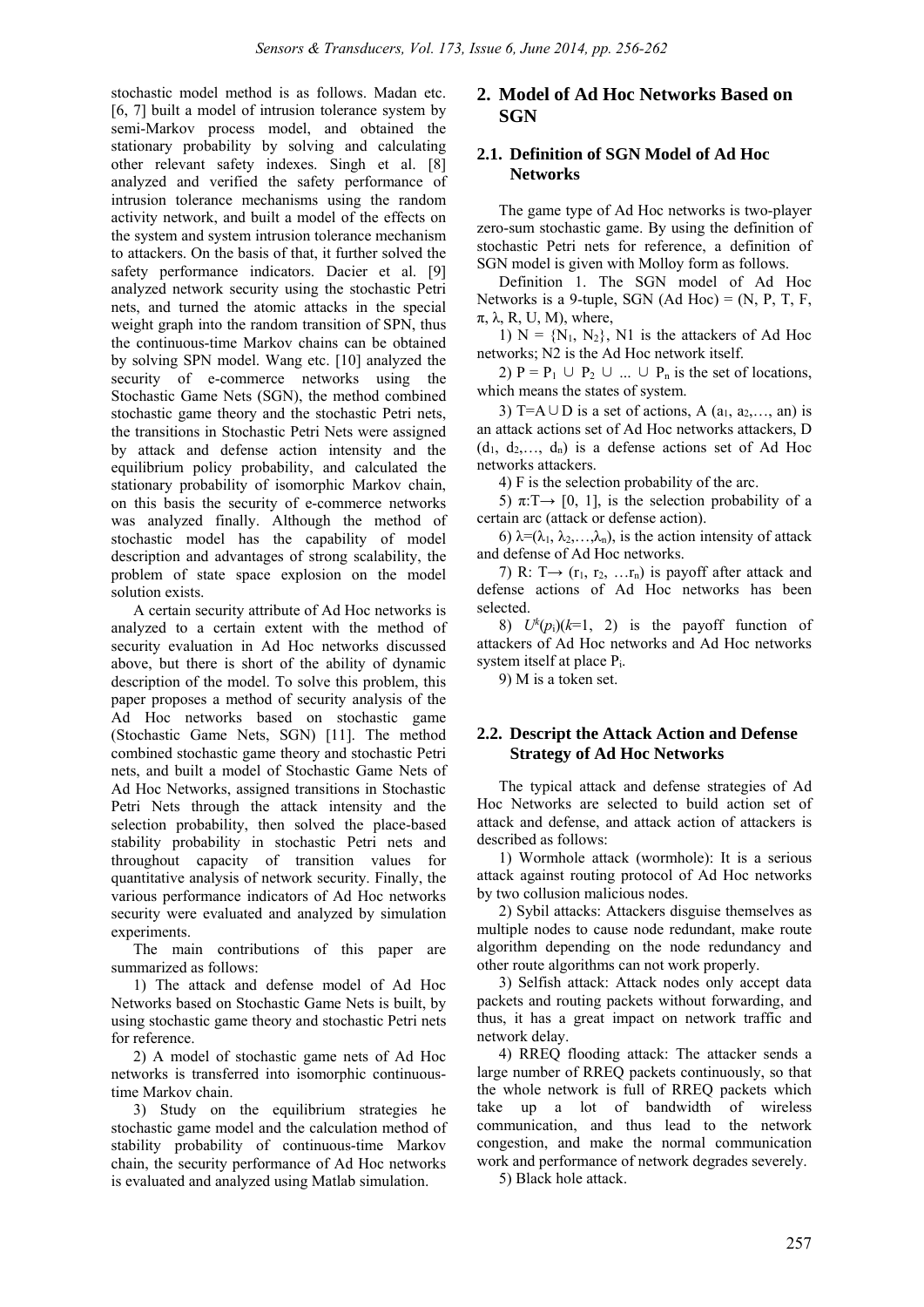According to the description of attack and defense measures of the Ad Hoc networks, give the one-toone relationship of the attack actions set A  $(a_1, a_2, a_3, a_4)$  $a_4$ ,  $a_5$ ) and the defense behaviours set D ( $d_1$ ,  $d_2$ ,  $d_3$ ,  $d_4$ ,  $d_5$ ) in Ad Hoc networks. The details are shown in Table 1.

| Attack<br>action<br>set A | <b>Meaning of</b><br>attack<br>action | <b>Defensive</b><br>action set<br>D | <b>Meaning</b><br>of defensive<br>action  |
|---------------------------|---------------------------------------|-------------------------------------|-------------------------------------------|
| a <sub>1</sub>            | Wormhole<br>attack                    | dı                                  | Packet leashes                            |
| a <sub>2</sub>            | Sybil attack                          | d2                                  | Authentication<br>technology              |
| a <sub>3</sub>            | Selfish<br>attack                     | d3                                  | Forced<br>cooperation                     |
| a4                        | RREO<br>flooding<br>attack            | d4                                  | Set sending<br>priority of<br><b>RREO</b> |
| a <sub>5</sub>            | Black hole<br>attack                  | $\mathrm{d}_5$                      | Method of the<br>next node trust          |

Table 1. The one-to-one relationship of attack and defense behaviours and its actions set of A and D.

#### **2.3. Role Models of SGN**

According to the attack actions of Ad Hoc networks in the last section, the SGN model can be built from the perspective of the attackers. As shown in Fig. 1, the circle represents the place, rectangle means a transition, the circular with black dots represents the initial state of the place P0, and the place P1, P2, P3, P4, P5 represents the state of Ad hoc networks system after several attacks. Similarly, you can build a SGN model from the defenders' perspective, as shown in Fig. 2.



**Fig. 1.** SGN model of attackers' perspective of Ad Hoc networks.



**Fig. 2.** SGN model of defenders' perspective of Ad Hoc networks.

## **2.4. The SGN Model of Attack and Defense Combination of Ad Hoc Networks**

According to the role model of SGN constructed in Fig. 1 and Fig. 2, the place of the same meaning can be merged to obtain the SGN model of attack and defense combination in Ad Hoc networks as shown in Fig. 3. The black transitions represent attack action of attacker, and the white transitions represent defense strategy of Ad Hoc networks.



**Fig. 3.** SGN model of attack and defense combination of Ad Hoc Networks.

## **3. The Stability Probability of SGN Model of Ad Hoc Networks**

## **3.1. Set the Parameter of the Combination Model of SGN and Calculate the Equilibrium Strategy of Attack Actions**

The goal of attackers in Ad Hoc networks is to destroy the networks, so that it cannot run normally. The payoffs of attackers are equal to the loss of Ad Hoc networks system itself. As the attackers do not know what kind of defensive measures the networks itself will take, so the attackers could not select the pure strategy to attack, but a mixture strategy.

According to the previous SGN model of Ad Hoc networks constructed and the computing method of balancing strategy of stochastic game based on hierarchical matrix, the following definition is given.

Definition 2. For the place  $P_0$  of SGN model from the attackers' perspective of Ad Hoc networks, the payoff matrix is described as follows.

$$
\mathfrak{R}^{1}(p_{0}) = \frac{\begin{vmatrix} d_{1} & d_{2} & d_{3} & d_{4} & d_{5} \\ a_{1} & r_{11} & r_{12} & r_{13} & r_{14} & r_{15} \\ a_{2} & r_{21} & r_{22} & r_{23} & r_{24} & r_{25} \\ a_{3} & r_{31} & r_{32} & r_{33} & r_{34} & r_{35} \\ a_{4} & r_{41} & r_{42} & r_{43} & r_{44} & r_{45} \\ a_{5} & r_{51} & r_{52} & r_{53} & r_{54} & r_{55} \end{vmatrix} (1)
$$

where, when attackers and defenders adopt a pair of actions  $(a_i, d_j)$  at place  $P_0$ , the elements  $r_{ij}$  in the payoff matrix represent the payoffs obtained by attackers.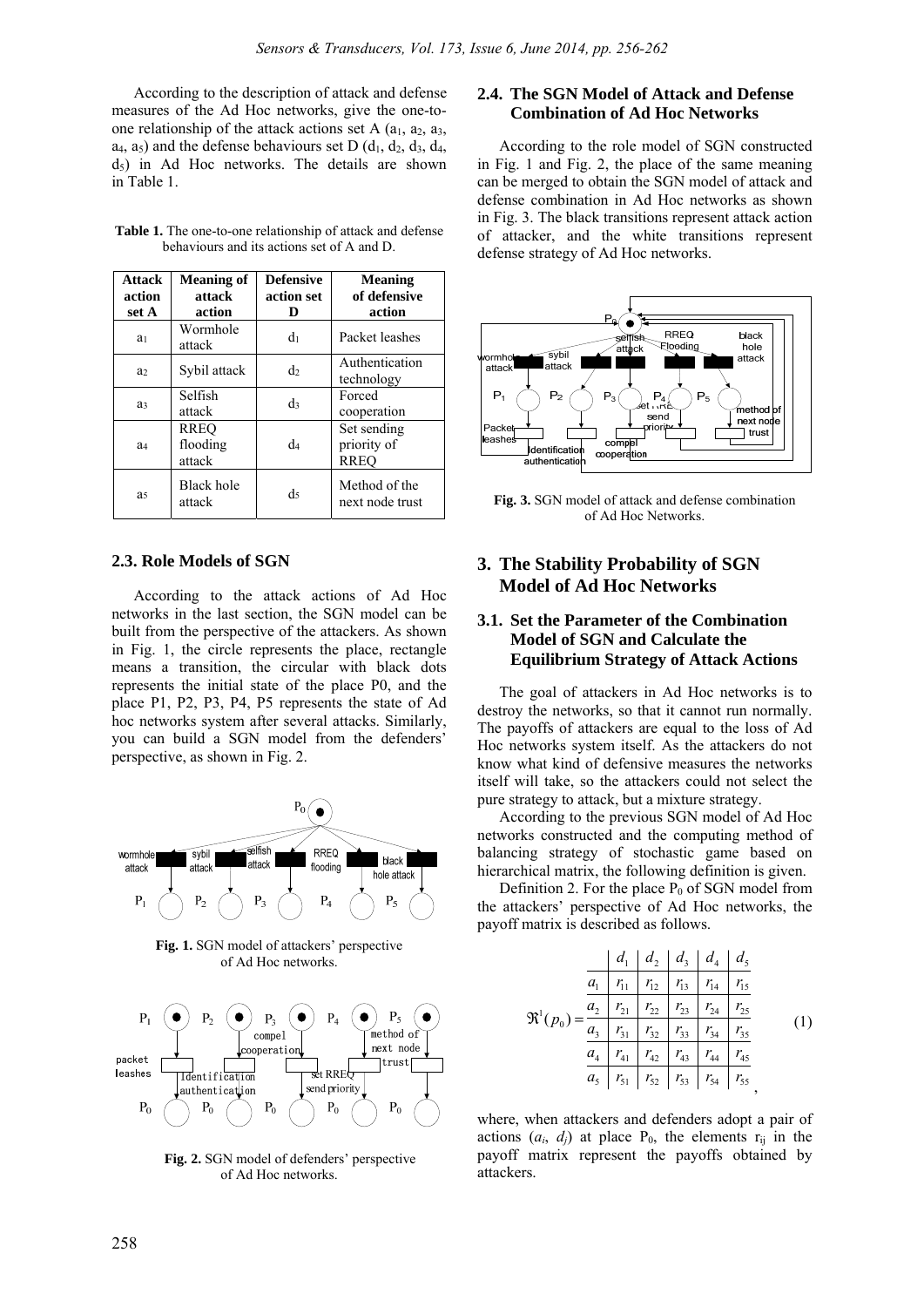Since the attack actions will only be affected by the corresponding defensive actions, the parameters of the payoff matrix can be set as follows.

$$
r11=2, r12=r13=r14=r15=8
$$
  
\n
$$
r22=3, r21=r23=r24=r25=5
$$
  
\n
$$
r33=1, r31=r32=r34=r35=4
$$
,  
\n
$$
r44=1, r41=r42=r43=r45=6
$$
  
\n
$$
r55=2, r51=r52=r53=r54=7
$$

The goal of attackers of Ad Hoc networks is to maximize its payoffs by adopting the certain attack strategy  $\pi^{l_i}(a_i)$ , however, the system is to adopt the corresponding defense strategy  $\pi^2_i(d_j)$ , and make the payoffs of network attack minimized, so the expected payoffs function of attackers can be calculated in the following formula.

$$
U^{1}(p_{0}) = \max_{\pi_{i}^{1}} \min_{\pi_{i}^{2}} \sum_{\forall a_{i} \in A} \sum_{\forall d_{j} \in D} \pi_{i}^{1}(a_{i}) \pi_{i}^{2}(d_{j}) r_{ij}
$$
(3)

According to the standard calculation method of the equilibrium strategy of stochastic game [12], the equilibrium strategy of attack actions of Ad Hoc networks can be obtained by solving the equation (3). Attack and defense intensity  $\lambda$  and the probability of equilibrium strategy  $\pi$  obtained, as shown in Table 2.

**Table 2.** The parameter setting of combination model of SGN.

|                    | <b>Transition</b>                | Action    | Equilibrium     |  |
|--------------------|----------------------------------|-----------|-----------------|--|
|                    |                                  | intensity | <b>Strategy</b> |  |
| Attack<br>actions  | Wormhole attack                  | 10        | 0.1190          |  |
|                    | Sybil attack                     | 12        | 0.3571          |  |
|                    | Selfish attack                   | 6         | 0.2381          |  |
|                    | RREQ flooding<br>attack          | 8         | 0.1429          |  |
|                    | Black hole attack                | 10        | 0.1429          |  |
| Defense<br>actions | Packet leashes                   | 3         |                 |  |
|                    | Authentication<br>technology     | 5         |                 |  |
|                    | Forced<br>cooperation            |           |                 |  |
|                    | Set sending<br>priority of RREQ  | 3         |                 |  |
|                    | Method of the<br>next node trust | 6         |                 |  |

#### **3.2. The Isomorphic Continuous-time Markov Chain**

A stochastic Petri net is isomorphic to a continuous-time Markov chain (CTMC) [13], which has been proven. Since SGN is a special stochastic Petri nets, in the same way, according to standard techniques [14], a SGN is isomorphic to a CTMC, as shown in Fig. 4.



**Fig. 4.** The isomorphic CTMC of combination SGN model of Ad Hoc networks.

In Fig. 4, the reachable token set.  $M_i$  (i=0, 1, 2, 3, 4, 5), represents the token conditions of set of the places  $(P_0, P_1, P_2, P_3, P_4, P_5)$ . The tag of arc represents the implementation rate of transitions of isomorphic CTMC, the value is  $\pi_i^1 \lambda_i^1$ ,  $\pi_i^2 \lambda_i^2$  (i=1, 2, 3, 4, 5). Where  $\pi$ <sup>1</sup> and  $\lambda$ <sup>1</sup> represent the probability of selection and intensity of an attack action respectively,  $\pi_i^2$  and  $\lambda_i^2$  represent the probability of selection and intensity of defense actions respectively, the numerical list is given in detail in Table 2.

According to the implementation rate of transitions and standard calculation methods [15], the state transition matrix Q of isomorphic CTMC can be obtained, as shown in Table 3.

Assume that the stability probability of CTMC with n states is an n-dimensional row vector, according to Markov process, the linear equations is as follows.

**Table 3.** The state transition matrix of isomorphism CTMC of SGN model of Ad Hoc Networks.

|                | $\mathbf{M_0}$ | $M_1$      | M <sub>2</sub> | $M_3$  | $\mathbf{M}_4$ | $M_5$  |
|----------------|----------------|------------|----------------|--------|----------------|--------|
| M <sub>0</sub> | $-9.3920$      | 1.19003890 | 4.28522        | 1.9048 | 0.8574         | 1.4290 |
| $M_1$          |                | $-3$       |                |        |                |        |
| M <sub>2</sub> |                |            | $-5$           |        |                |        |
| $M_3$          |                |            |                | -7     |                |        |
| M <sub>4</sub> |                |            |                |        |                |        |
| M <sub>5</sub> |                |            |                |        |                |        |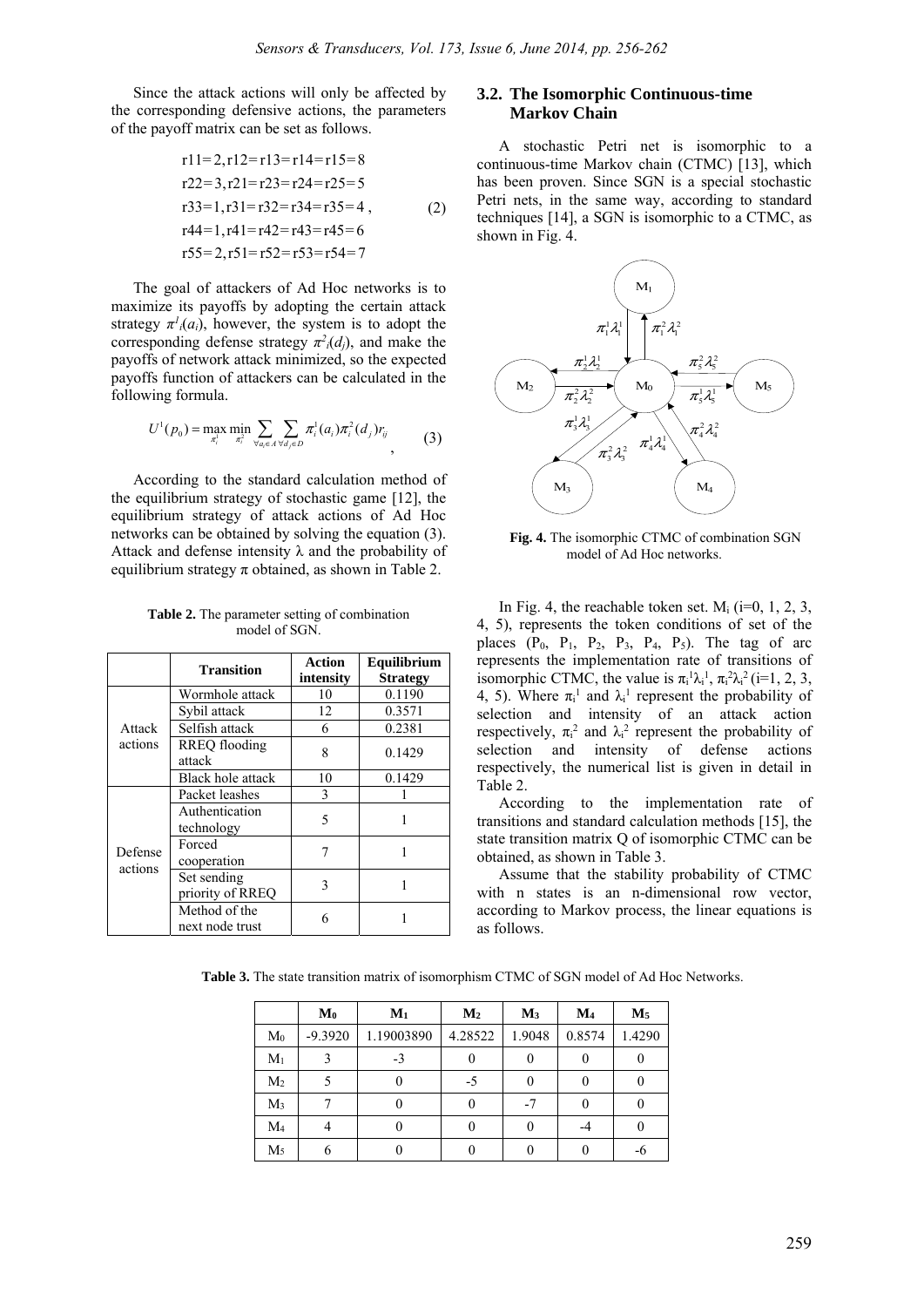$$
\begin{cases}\nxQ = 0\\ \sum_{i=1}^{n} x = 1\n\end{cases}
$$
\n(4)

When the state transition matrix of Table 3 is put into the equations (4), the reachability token stability probability of isomorphic CTMC of SGN model of Ad Hoc networks can be calculated, the results are as follows:

$$
P\{M0\} = 0.3358, P\{M1\} = 0.1332
$$
  
\n
$$
P\{M2\} = 0.2877, P\{M3\} = 0.0914,
$$
  
\n
$$
P\{M4\} = 0.0720, P\{M5\} = 0.0799
$$
 (5)

# **4. The Successful Probability Analysis of Ad Hoc Networks Attack**

#### **4.1. The Calculation Method of Successful Probability Analysis of Ad Hoc Networks Attack**

Many safety evaluation index of a system can have the quantified analysis based on the reachable marking stability probability from the isomorphism CTMC obtained at hand.

The attackers of Ad Hoc network adopt the attack action  $a_i$  (i=1, 2, 3, 4, 5), in place pnormal, the following calculation formula for calculating the successful probability of attack is given in the unit time of the system.

$$
p_{\text{attack}}(a_i) = P[M(p_r) \neq 0] = 1 - P[M(p_r) = 0], \quad (6)
$$

where  $P[M(p_r)\neq 0]$  represents the non-zero probability of token number at the next place where attackers adopt attack action ai at place pnormal, and  $P[M(p_r)=0]$  represents the being zero probability of the token at the next place where attackers adopt attack action ai at place pnormal.

According to the formula (6), the calculation formula for the successful probability as the system time goes by can be given at place pnormal where attackers adopt attack action ai.

$$
p'_{atack}(a_i) = 1 - P'[M(p_r) = 0], \tag{7}
$$

In the formula (7),  $t$  ( $t = 1, 2, 3, ...$ ) represents the system time,  $p<sup>t</sup><sub>attack</sub>(a<sub>i</sub>)$  represents the successful probability of attackers during the system t.

#### **4.2. The Matlab Simulation Analysis the Probability of Successful Attacks in Ad Hoc Networks**

According to the formula (7), the probability of a successful attack is simulated and analyzed in Ad

Hoc networks using Matlab, the results are shown from Figs. 5 to 8.

From Figs. 5 to 8, the curves represent the successful probability of attack as the system time goes by,  $\Box$  curve,  $\triangle$  curve,  $\circ$  curve, +curve and diamond curve represent the wormhole attack, Sybil attack, selfish attack and RREQ flooding attack respectively.



**Fig. 5.** The probability of successful attack as the system time goes by (attack rate  $= 1$ ).



**Fig. 6.** The probability of successful attack as the system time goes by (attack rate  $= 5$ ).



**Fig. 7.** After improving revenue of wormhole attack the probability of successful attack as the system time goes by (attack rate  $= 1$ ).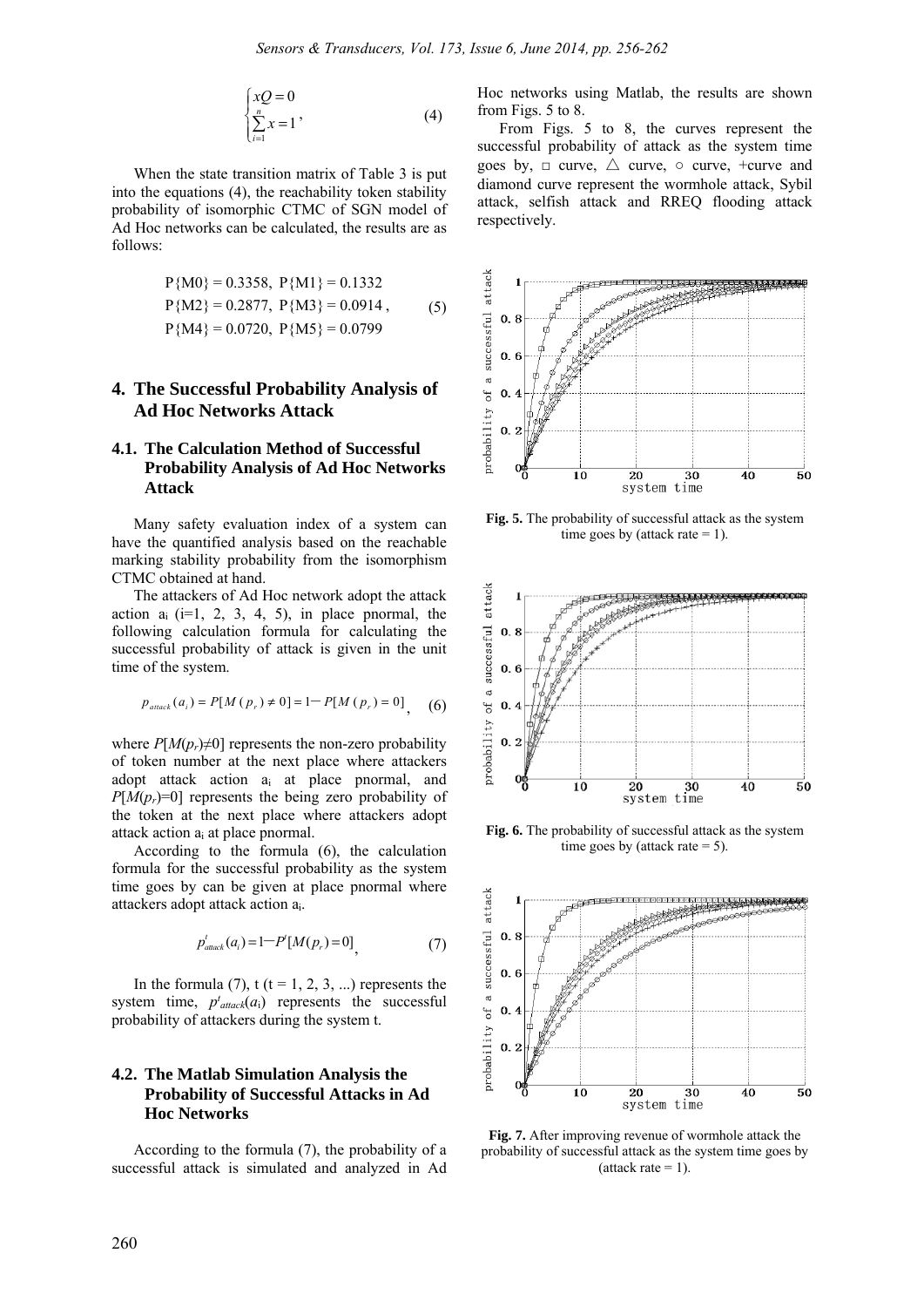

**Fig. 8.** After improving action intensity of wormhole attack the probability of successful attack as the system time goes by (attack rate  $= 1$ ).

From Figs. 5 to 6, it can be seen that the successful probability of various attack actions increases as the system time goes by. Where, the attack rising speed of Sybil is the fastest, and the wormhole is the second, the RREQ flooding attack is the third, while the selfish attack change is the slowest.

By comparing Fig. 5 with Fig. 6, it can be seen that the size and the trend of successful probability of attack have nothing with attack rate. In Fig. 7, it can be seen that the successful probability of wormhole attack is the lowest. Comparing Fig. 5 with Fig. 7, we can see that improving the payoff of the wormhole attack, and the wormhole attack will reduce the successful probability of attacks and will not change its trend. By comparing Fig. 5 with Fig. 8, we can see that improving the intensity action of wormhole attack can increase the successful probability, and not change the trends of successful probability of wormhole attack.

In summary, we can see that the size of successful probability of attackers of Ad Hoc networks is not related to the rate of attack, but the attack action intensity and its expected payoffs of attackers. And then, increasing the expected payoffs of a successful attack action will reduce the probability of attack action, and the improving intensity of a certain attack action can increase the successful probability of the attack action. Thus, for different Ad Hoc networks, designers of network security mechanism simply reset the initial data of SGN model presented in this paper (including attack action intensity and expected payoffs), to get the desired successful probability of various attack action.

#### **5. Conclusions**

The simulation analysis shows the following conclusions: in Ad Hoc networks, trends of the successful probability of attack action are not related with the attack rate, but the attack strength and attackers' expected payoffs. In this paper, the model based on stochastic game nets of Ad Hoc networks is constructed with an assumption that attackers are independent. We are also interested in the model construction if the attackers are dependent which we will have a further study.

#### **Acknowledgments**

This work was supported by National Natural Science Foundation of China under Grant No. 61272034.

#### **References**

- [1]. Kim K., Roh B. H, Ko Y. B, et al., Survivability measure for multi channel MANET-based tactical networks, in *Proceedings of the International Conference on Advanced Communication Technology: Smart Service Innovation through Mobile Interactivity*, 2011, pp. 1049-1053.
- [2]. Jihang Ye, Mengyao Liu, Cai Fu., Trusted risk evaluation and attribute analysis in Ad-Hoc Networks Security Mechanism based on Projection Pursuit Principal Component Analysis, *IEEE Computer Society*, Vol. 1, 2010, pp.492 – 497.
- [3]. Sathishkumar Alampalayam, Panup Kumar, An adaptive and predictive security model for mobile ad hoc networks, *Wireless Personal Communications: An International Journal*, Vol. 29, Issue 3-4, 2004, pp. 263 – 281.
- [4]. Chen Hongsong, Ji Zhen Zhou, Hu Mingzeng, et al., Design and performance evaluation of a multi-agentbased dynamic lifetime security for AODV routing protocol, *Journal of Network and Computer Applications*, Vol. 30, Issue 1, 2007, pp. 145 – 166.
- [5]. Tao Ma, Hong Shan, An improved method of the attack tree model for mobile Ad Hoc networks Research, *Computer Applications and Software*, Vol. 26, Issue 4, 2009, pp. 271 – 273.
- [6]. Madan B., Goeva-Popstojanova K., Vaidyanathan K., Trivedi K. S., A method for modelling and quantification of security attributes of software systems, in *Proceedings of International Conference on Dependable Systems and Networks,* Washington, DC, USA, 2002, pp. 505 – 514.
- [7]. Madan B., Goeva-Popstojanova K., Vaidyanathan K., Trivedi K. S., A method for modelling and quantifying the security attributes of intrusion tolerant systems, *Performance Evaluation*, Vol. 56, Issue 1-4 2004, pp. 167 – 186.
- [8]. Singh S., Cukier M., Sanders W. H., Probabilistic validation of an intrusion-tolerant replication system, in *Proceedings of the International Conference on Dependable Systems and Networks*, CA, USA, 2003, pp. 616 – 624.
- [9]. Dacier M., Deswarte Y., Kaaniche M., Quantitative assessment of operational security: Models and tools, *Laboratory for Analysis and Architecture of Systems: Technical Report*, 96493, 1996.
- [10]. Wang Y. Z., Lin C., Meng K., Lu J. J., Analysis of attack actions for E-commerce based on stochastic game nets model, *Journal of Computer*, Vol. 4, Issue 6, 2009, pp. 461 – 467.
- [11]. Wangyuan Zhuo, Chuang Lin, Xueqi Chen, Quantitative analysis method of network attack and defense based on stochastic game model, *Journal of Computers*, Vol. 9, 2010, pp. 1748 – 1762.